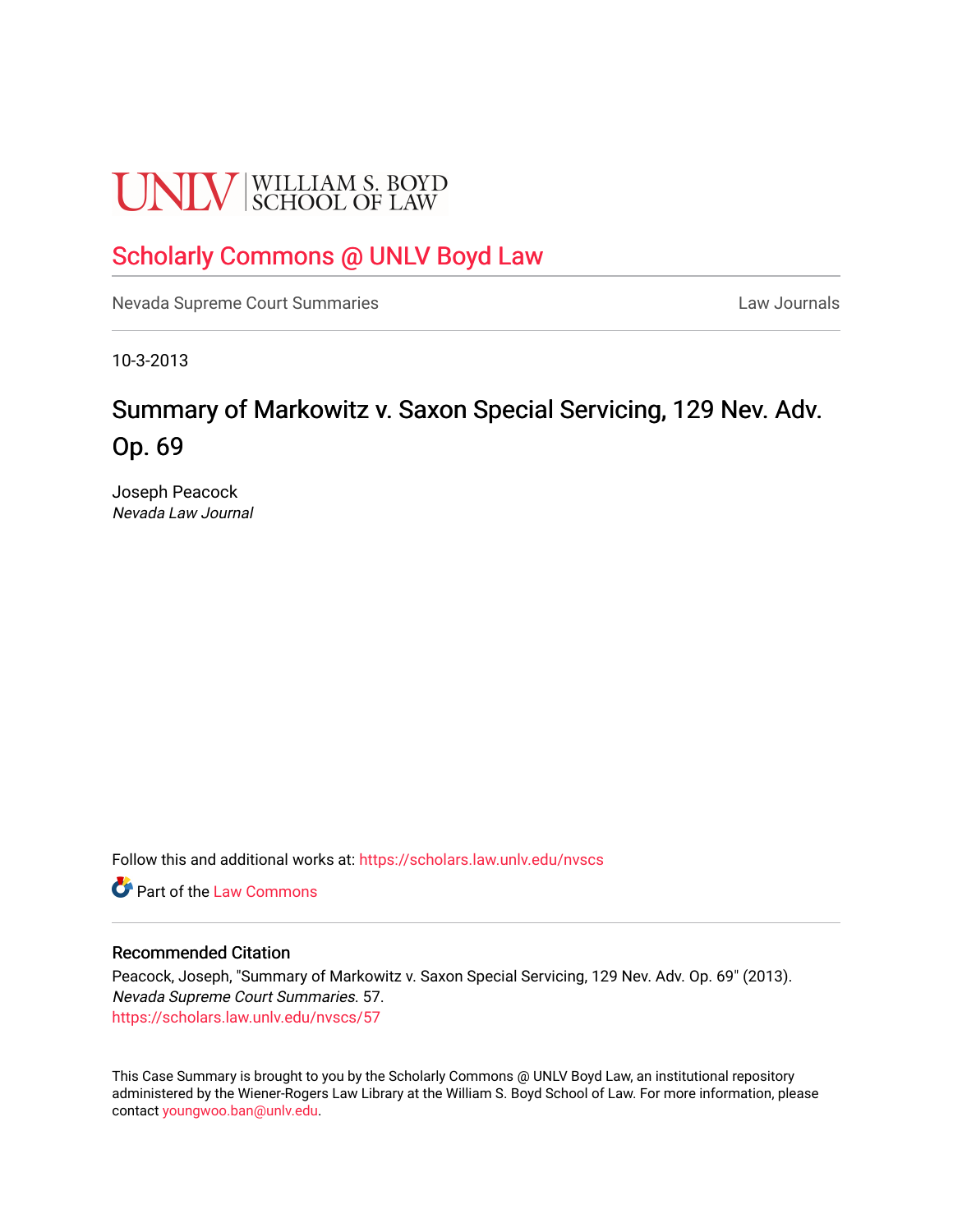#### *Markowitz v. Saxon Special Servicing*, 129 Nev. Adv. Op. 69 (Oct. 3, 2013)<sup>1</sup>

#### NEVADA FORECLOSURE MEDIATION PROGRAM: AGE OF APPRAISAL, AUTHORITY OF LOAN SERVICER

#### **Summary**

Appeal from a district court order denying judicial review in a Foreclosure Mediation Program (FMP) matter. The Court determined two issues: (1) whether the mediation rule requiring an appraisal or broker's price opinion (BPO) that is no more than sixty days old at the time of the mediation mandates strict or substantial compliance; and (2) whether the loan servicer had the proper authority to appear at FMP mediation.

#### **Disposition**

Foreclosure Mediation Program Rule (FMR) 8(3) provides that a beneficiary of a deed of trust must provide an appraisal or BPO that is "no more than 60 days" old at the commencement of mediation.<sup>2</sup> The age of this document is a matter of form and content, and the rule is therefore directory, rather than mandatory. Substantial compliance may satisfy the rule if the lack of strict compliance does not prejudice or injure the homeowner. An eighty-three-day-old BPO is substantially compliant with the sixty-day-old rule if there is no evidence that the homeowners were injured or prejudiced by the age of the BPO.

A beneficiary of deed of trust may participate in the FMP directly or through a representative with proper authority to negotiate a loan modification. A loan servicer is a valid representative of the trust-deed beneficiary. Additionally, a MERS assignment of a deed of trust validly transfers the note.

District court's denial of judicial review upheld.

#### **Factual and Procedural History**

Warren and Jacqueline Markowitz obtained a home loan from Fremont Investment & Loan. Fremont subsequently assigned the Markowitz's promissory note to Deutsche Bank National Trust Company. Saxon Special Services serviced the loan on Deutsche Bank's behalf. The Markowitzes later stopped making payments to Saxon, prompting a notice of default. The Markowitzes elected to mediate in under Nevada's FMP.

Saxon represented Deutsche Bank at the mediation and provided all of the required documents, including an eighty-three-day-old BPO. Despite statements by Saxon's counsel and a representative of Saxon that Saxon had the proper authority, the Markowitzes were not convinced that Saxon had the authority to implement a loan modification. The Markowitzes terminated the mediation. The mediator issued a statement that the Markowitzes failed to provide certain documents at mediation and that Saxon failed to bring a current BPO. The Markowitzes filed a petition for judicial review, which the district court denied, finding that the parties had negotiated in good faith with valid authority. This appeal followed.

 $\frac{1}{1}$  $<sup>1</sup>$  By Joseph Peacock.</sup>

 $2$  FMR 8 has been amended and renumbered to FMR 11. The amendments do not change the Court's analysis.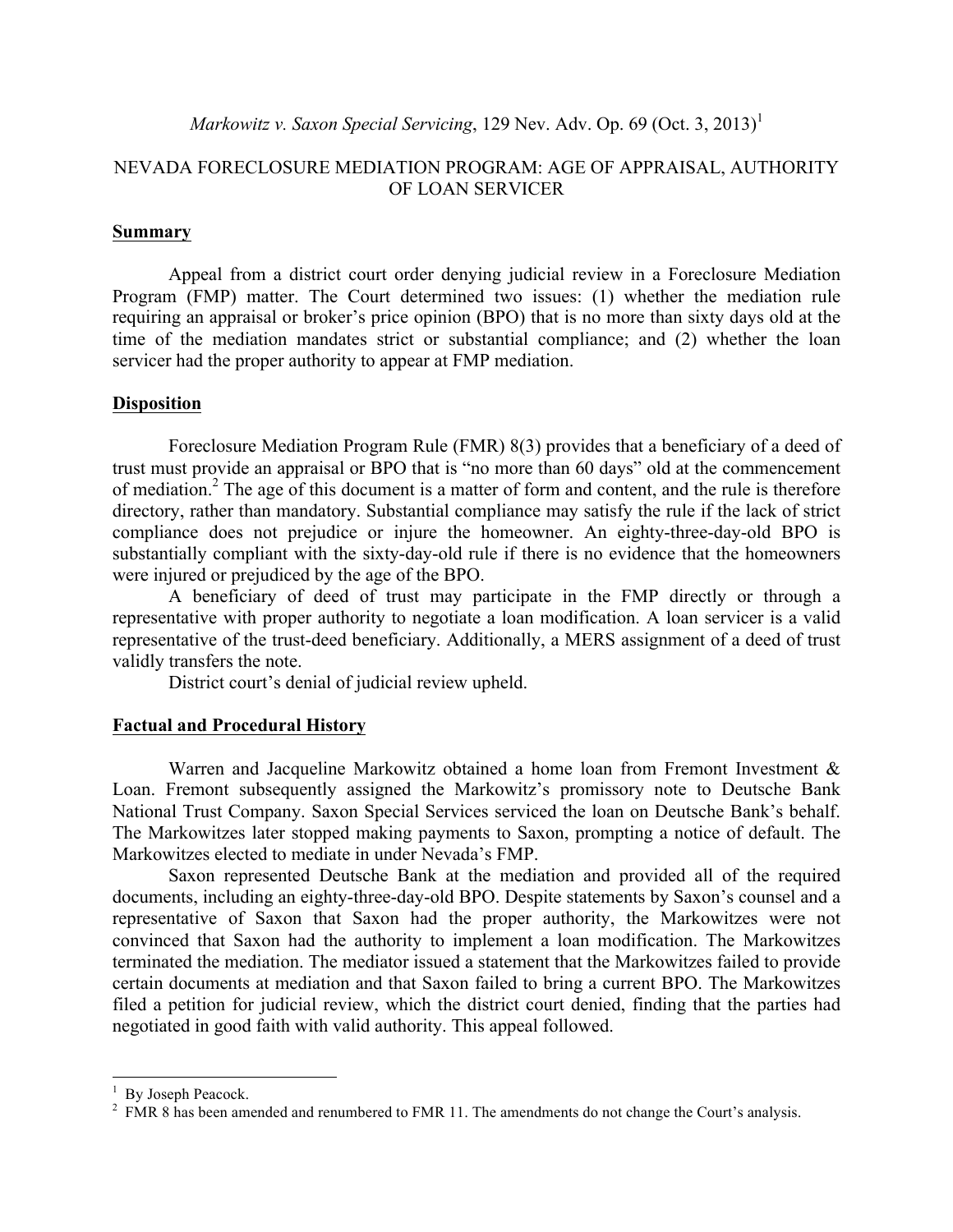#### **Discussion**

*The eighty-three-day-old BPO was substantially compliant with the rule requiring a maximum sixty-day-old appraisal or BPO.*

A rule is generally considered mandatory, requiring strict compliance, when its language states a specific "time and manner" for performance, specifying when and how performance must take place.<sup>3</sup> "Form and content" rules, which dictate who must perform and what information that party must provide, are considered directory, and can typically be satisfied with substantial compliance.<sup>4</sup> For directory rules, literal noncompliance can be excused when a party complies with the "substance essential to every reasonable objective" of the rule.<sup>5</sup> The determination of whether a rule is mandatory or directory is a matter of statutory interpretation and the Court's objective is to determine and implement the rule's purpose.<sup>6</sup>

The FMP rules include both a mandatory time provision and a directory content provision related to the appraisal or BPO used for negotiation purposes at mediation. FMR  $8(1)'$  requires that the trust-deed beneficiary must submit, among other documents, an appraisal or BPO at least 10 days prior to the mediation. This is a mandatory rule implicating notice and requiring strict compliance. FMR  $8(3)^8$  states that the appraisal or BPO must be no more than sixty days old prior to the date of the mediation. This is a directory rule implicating the form and content of the required document and can therefore be satisfied with substantial compliance.

The policy behind the sixty-day requirement is to facilitate informed negotiation by ensuring that mediation participants have a fair appraisal of the home that represents its current market value. A slightly older appraisal or BPO may be just as accurate and serve the purpose of the requirement.<sup>9</sup> A significantly older appraisal or BPO, such as one that is 200 days old, would likely reflect different market conditions and frustrate the purpose of the requirement.

The Markowitzes did not make any effort to demonstrate that the BPO in question reflected different market conditions than a strictly compliant document would have. Because the Markowitzes did not demonstrate any prejudice in their ability to negotiate a loan modification based on the BPO age, denying Saxon their contractual remedy of foreclosure based on the same would be an inequitably harsh consequence.

#### *Saxon had the proper authority to participate in loan modification negotiations as Deutsche Bank's representative.*

The Court has previously held that a loan servicer is a valid representative of a trust-deed beneficiary for the purposes of loan modification negotiations in  $FMP<sup>10</sup>$ . The record before the Court included documents demonstrating Deutsche Bank's status as the beneficiary of the deed

<sup>4</sup> Einhorn v. BAC Home Loans Servicing, LP, 128 Nev.  $\qquad$ , \_\_, 290 P.3d 249, 254 (2012).

 $\frac{1}{3}$ <sup>3</sup> Leven v. Frey, 123 Nev. 399, 407 n.27, 408, 168 P.3d 712, 717 n.27, 718 (2007).

 $5$  Stasher v. Harger-Haldeman, 372 P.2d 649, 652 (Cal. 1962).

<sup>&</sup>lt;sup>6</sup> Village League to Save Incline Assets, Inc. v. State Bd. Of Equalization, 124 Nev. 1079, 1088, 194 P.3d 1254, 1260 (2008).<br>
<sup>7</sup> Renumbered FMR 11(7) (2013).

<sup>7</sup> Renumbered FMR 11(7) (2013).

Renumbered FMR  $11(7)$ (e) (2013).

<sup>&</sup>lt;sup>9</sup> See Leyva v. Nat'l Default Servicing Corp., 127 Nev. \_\_, \_\_, 255 P.3d 1275, 1279 (2011).<br><sup>10</sup> See Nev. Rev. Stat. § 107.086(5) (2012); Edelstein v. Bank of N.Y. Mellon, 128 Nev. \_\_, \_\_\_ n.11, 286 P.3d 249, 260 n.11 (2012).